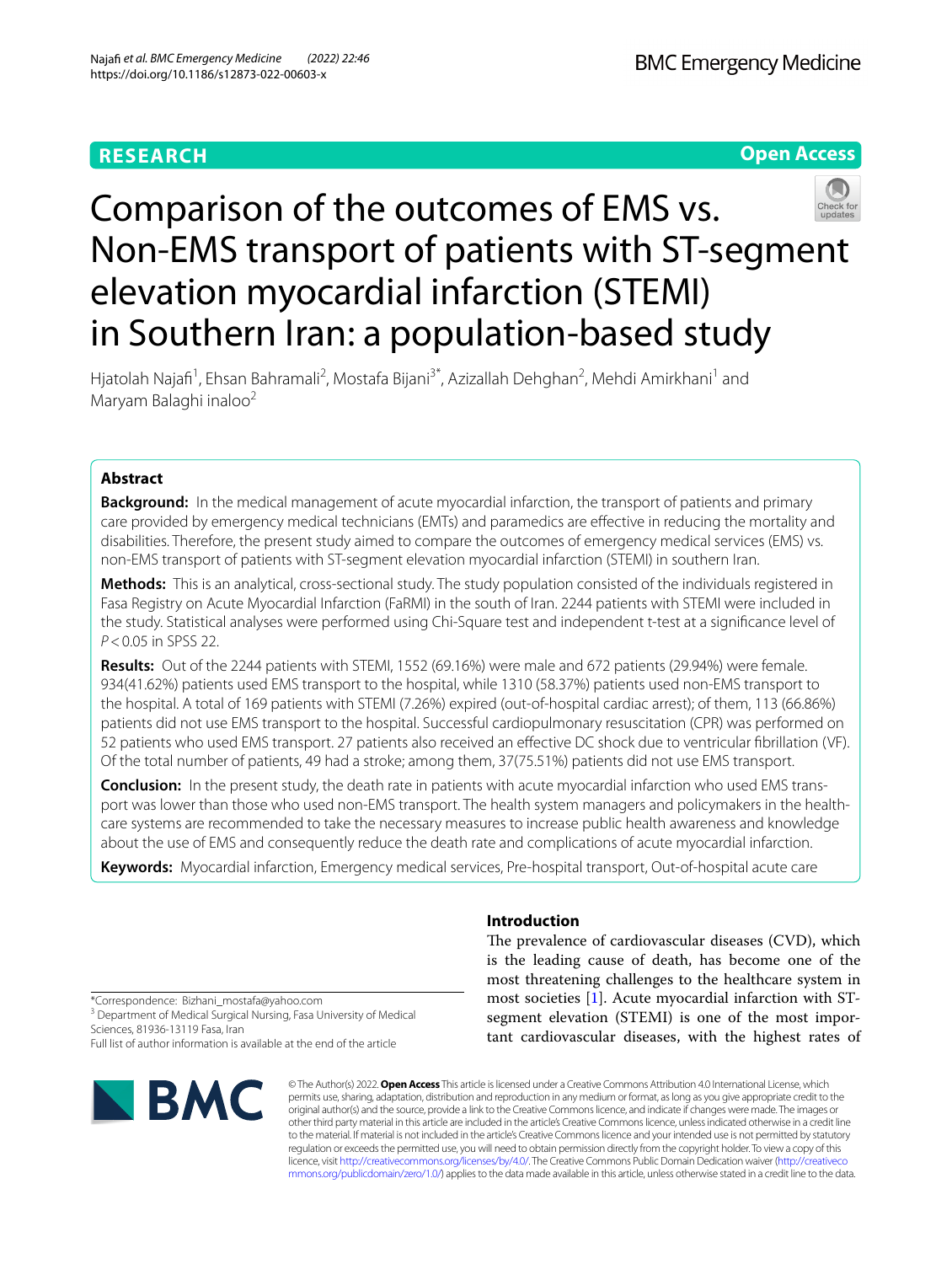hospitalization and mortality  $[2]$  $[2]$ . The costs of diagnosis, treatment, and the re-admission of patients with myocardial infarction impose a heavy economic burden on patients and the healthcare system [\[3\]](#page-5-2). According to the World Health Organization (WHO), 50% of deaths in developed countries and 30% in developing countries are caused by acute myocardial infarction [[4\]](#page-5-3).

Myocardial infarction, commonly known as a heart attack, is the frst cause of death in Iran (47% of deaths) [[5\]](#page-6-0). Several studies have shown that although it can have disastrous consequences, including death, stroke and heart failure, its proper management, effective and timely clinical practices, and the appropriate and rapid transport of patients to medical centers play a critical role in reducing the complications of the disease and the rate of mortality [\[6](#page-6-1), [7\]](#page-6-2). Half of the patients with acute myocardial infarction die if they are left untreated in the early hours; this occurs since prompt diagnosis and timely treatment, such as primary angioplasty and administration of thrombolytic drugs which restore the blood flow to a blocked artery, have been successful and have reduced the severity of the consequences and complications  $[8]$  $[8]$  $[8]$ . The time of initiation of the treatment plays a crucial role in managing and treating acute myocardial infarction; for instance, the European Society of Cardiology recommended that primary angioplasty should be performed in a period less than 120 min after the onset of myocardial infarction symptoms [[9\]](#page-6-4).

There is a direct correlation between the time of initiation of treatment and that of the patient's transport to medical centers. Żurowska-Wolak et al. [\[10](#page-6-5)] stated that the shorter the transport time of the patients with acute myocardial infarction, the better results the therapeutic interventions would have. Consequently, the mortality and severe side efects caused by myocardial ischemia will be reduced [[10\]](#page-6-5). Alrawashdeh et al. [\[11](#page-6-6)] indicated that delays in the emergency medical services (EMS) in patients with acute myocardial infarction, especially those with haemodynamic instability, increased the total time to reperfusion and were directly related to 30-day mortality after STEMI. However, the delay is sometimes due to the Emergency Medical Treatment before the transport of the patient to the hospital, which leads to better treatment outcomes in the hospital [[11\]](#page-6-6).

In addition to the time of transporting the patients, the EMS in the ambulance during the transport can also reduce the consequences of myocardial infarction [\[12](#page-6-7)]. Patients often use various methods to go to the medical centers, afecting the time of access to treatment and emergency medical services during the transport. Pathan et al. conducted a study in the United States and Qatar in 2012–2014 and compared the transport of patients with acute myocardial infarction by air and ground ambulances. They found that although both ambulances provide EMS by trained paramedics in the transport of the patients, air ambulances (i.e., a specially equipped helicopter) can better observe the standards of intervention time for opening the blocked arteries and reducing the rate of mortality  $[13]$  $[13]$ . Jollis et al.  $[14]$  $[14]$  showed that patients with acute myocardial infarction who used EMS transport to medical centers had better results in therapeutic interventions and had a shorter length of stay at the hospitals than those who used non-EMS transport.

#### **Background in Iran**

EMS services in Iran are publicly founded and are free for all members of the community. Pre-hospital emergency services include urban and road emergency bases that are distributed throughout the country. EMS technicians who have a Master's degree, bachelor's or Master's degree in nursing, emergency technician or anesthesia nurse, provide services in the pre-hospital emergency system and have the necessary skills to interpret ECG and diagnose acute myocardial infarction. If a heart attack is diagnosed, contact the supervisor of the destination hospital and inform him/her to activate the myocardial infarction code; also the Interventional Cardiologist should be informed to be prepared for a possible PPCI.

In the medical management of acute myocardial infarction, the time of EMS and therapeutic interventions are the most infuential factors afecting the consequences of myocardial infarction, Accordingly, the proper transport of patients and primary care provided by emergency medical technicians and paramedics are efective in achieving the desired therapeutic objectives. Patients choose diferent methods to go to the medical centers; for example, some people may use EMS transport, while others may choose other methods, such as private or public transport. On the one hand, the method of transport of patients with acute myocardial infarction may afect the consequences of the disease. On the other hand, despite the great importance of the issue, no study has been conducted on the issue in Iran; therefore, the present study aimed to compare the consequences of EMS vs. Non-EMS transport of patients with ST-segment elevation myocardial infarction in southern Iran.

#### **Methods**

This is an analytical, cross-sectional study. Data were collected from 2015 to 2020. The study population consisted of the individuals registered in Fasa Registry on Acute Myocardial Infarction (FaRMI) in the south of Iran. This center was founded in 2015 to register patients with acute myocardial infarction in Fasa, Fars province, Southern Iran  $[15]$ . This registers all patients admitted to intensive care units (ICUs) or coronary care units (CCUs)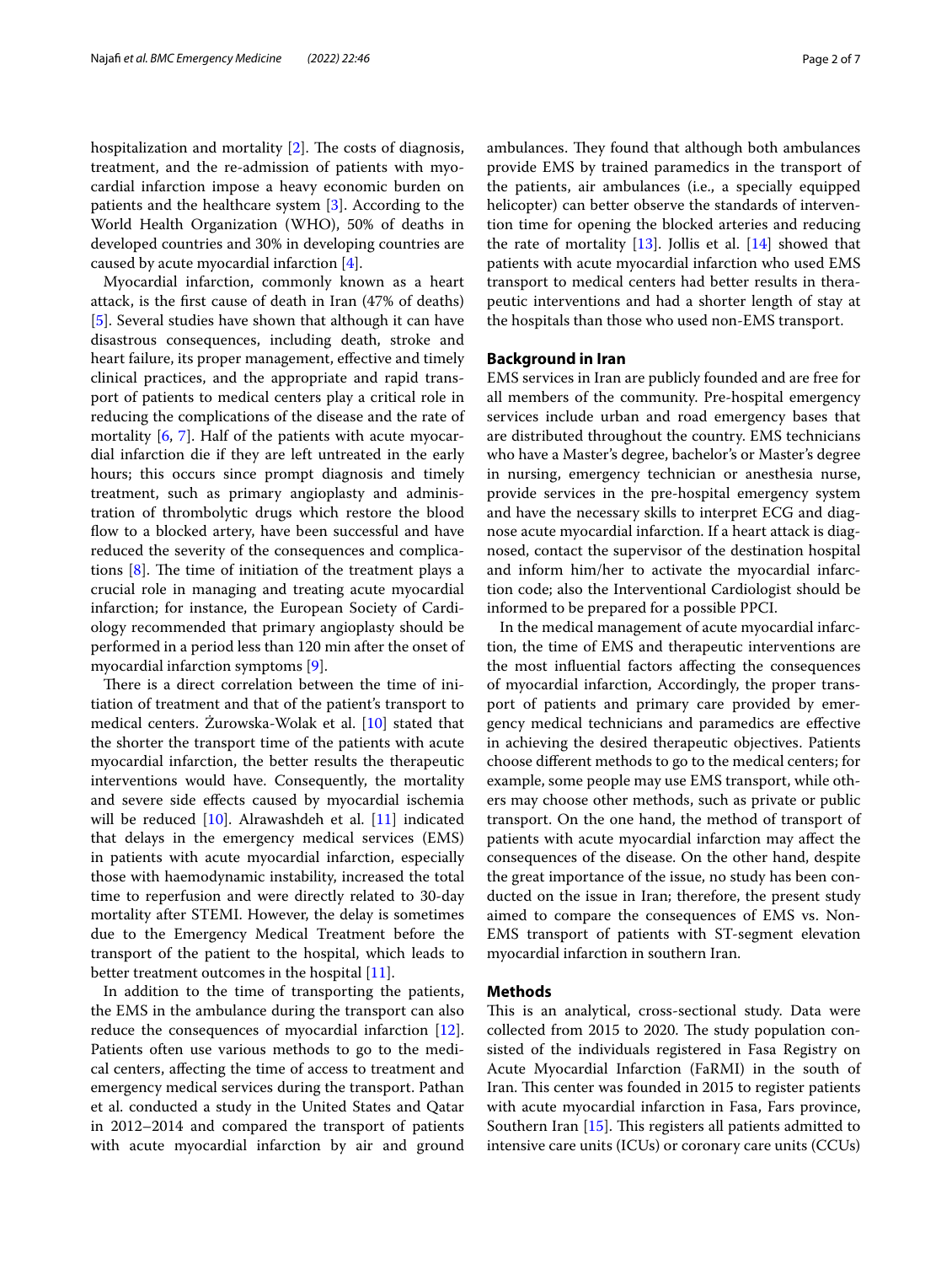with a diagnosis of myocardial infarction. Patients' personal health information is recorded in this center by two well-trained nurses under the supervision of a cardiologist. The participants in the present study were selected according to consensus sampling. Accordingly, a total of 2,244 participants were found to be as eligible and then invited to participate in this study (Fig. [1\)](#page-2-0).

In order to gather the data, a questionnaire consisting of demographic information, medical histories, risk factors for heart disease, symptoms, time of symptom onset, the method of transport of patients to a medical center, care and treatment provided before, during, and after hospitalization, the tests results and complications which occurred during the transport to the hospital, and the length of stay. We also extracted necessary information about patients who died during transportation using EMS and forensic medicine documents and asked their family members to sign the consent forms.

The inclusion criteria in the present study were all patients with STEMI and willingness to participate in the study, while the exclusion criteria were the patients with incomplete questionnaire information and those with no STEMI.

Statistical analyses were performed using Chi-Square test and independent t-test in SPSS software (version 22.0). The  $p$ -value less than 0.05 was considered statistically signifcant.

#### **Ethical considerations**

This paper was extracted from a research project with the ethical code (IR.FUMS.REC.1399.036) in Fasa University of Medical Sciences, Fasa, Iran. The present study was conducted in terms of the principles of the revised Declaration of Helsinki, a statement of ethical principles that directs physicians and other participants in medical research involving human subjects. All the subjects were informed about the objectives of the study, the voluntary nature of their participation, the data collection methods, and confdentiality and anonymity of the information. Subsequently, they were asked to sign the informed consent form if they were willing to participate. The participants were notifed that they are free to withdraw from the study at any time.

#### **Results**

Out of the 2244 patients with STEMI, 1552 (69.16%) were male and  $672$  (29.14%) were female. The mean age of the participants was  $55 \pm 4.5$  years. Table [1](#page-3-0) illustrates other demographic characteristics. "In total 169 patients experienced an out-of-hospital cardiac arrest (OHCA),

<span id="page-2-0"></span>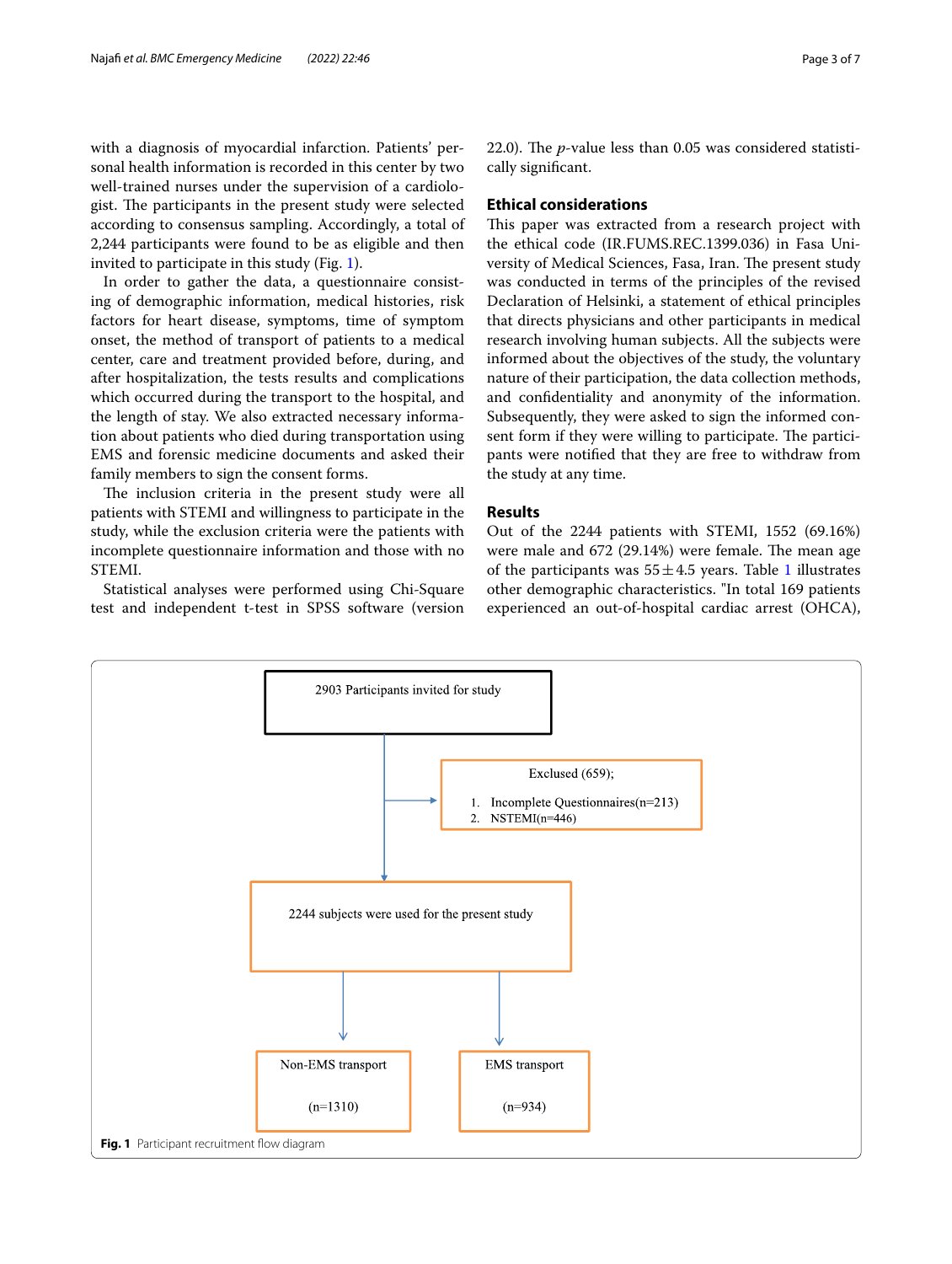| Variable                 | All       |       | <b>EMS</b> |         | Non-EMS     |       | P-value         |
|--------------------------|-----------|-------|------------|---------|-------------|-------|-----------------|
|                          | ${\sf N}$ | $\%$  | ${\sf N}$  | $\%$    | $\mathsf N$ | $\%$  |                 |
| Gender                   |           |       |            |         |             |       |                 |
| Male                     | 1552      | 69.16 | 546        | 58.45   | 815         | 62.21 | 0.975           |
| Female                   | 672       | 29.94 | 388        | 41.54   | 495         | 37.88 |                 |
| Marital status           |           |       |            |         |             |       |                 |
| Marred                   | 1278      | 56.95 | 624        | 48.82   | 654         | 51.17 | 0.141           |
| Single                   | 669       | 29.81 | 312        | 46.63   | 357         | 53.36 |                 |
| Divorced                 | 198       | 8.82  | 119        | 60.10   | 79          | 39.89 |                 |
| other                    | 99        | 4.41  | 68         | 68.68   | 31          | 31.31 |                 |
| Smoking history          |           |       |            |         |             |       |                 |
| Never                    | 1427      | 63.59 | 611        | 42.81   | 816         | 57.18 | 0.702           |
| Ex-Smoker                | 162       | 7.21  | 82         | 50.61   | 80          | 49.38 |                 |
| Current smoker           | 655       | 29.18 | 346        | 52.82   | 309         | 47.17 |                 |
| Opium abuse              |           |       |            |         |             |       |                 |
| Never                    | 1526      | 68    | 676        | 44.29   | 850         | 55.70 | 0.354           |
| Ex-consumer              | 119       | 5.30  | 65         | 54.62   | 54          | 45.37 |                 |
| Current consumer         | 599       | 26.39 | 299        | 49.91   | 300         | 50.08 |                 |
| Water pipe               |           |       |            |         |             |       |                 |
| Never                    | 2155      | 96    | 981        | 45.52   | 1174        | 54.47 | 0.141           |
| Ex-consumer              | 29        | 1.29  | 13         | 44.82   | 16          | 55.17 |                 |
| Current consumer         | 60        | 2.67  | 28         | 46.66   | 32          | 53.33 |                 |
| Comorbidities            |           |       |            |         |             |       |                 |
| hyperlipidemia           | 627       | 27.94 | 259        | 41.30   | 368         | 58.69 | 0.517           |
| Diabetes mellitus        | 560       | 24.95 | 227        | 40.53   | 333         | 59.46 | 0.432           |
| hypertension             | 1040      | 46.34 | 449        | 43.17   | 591         | 56.82 | 0.891           |
| Presenting symptom       |           |       |            |         |             |       |                 |
| Cold sweating            | 1192      | 52.1  | 581        | 55.0    | 611         | 49.0  | 0.271           |
| Epigastric pain          | 378       | 16.05 | 147        | 14.1    | 231         | 18.0  | 0.147           |
| Chest pain               | 1952      | 85    | 924        | 88.0    | 1028        | 82.0  | $^{\circ}0.001$ |
| Shoulder pain            | 712       | 31.0  | 325        | 31.0    | 387         | 31.0  | $^{\circ}0.001$ |
| Jaw pain                 | 163       | $7.0$ | 75         | $7.0\,$ | 88          | 7.1   | $^{\circ}0.001$ |
| ECG change (Dysrhythmia) | 74        | 3.0   | 25         | 2.0     | 49          | 3.0   | .038            |
| Back pain                | 426       | 18.0  | 210        | 20.0    | 216         | 17.0  | .092            |
| Syncope                  | 31        | 1.0   | 20         | 1.0     | 11          | 0.0   | 0.34            |
| Diaphoresis              | 679       | 29.0  | 349        | 33.0    | 330         | 26.0  | 0.17            |
| <b>Breathlessness</b>    | 838       | 36    | 420        | 40.0    | 418         | 33.0  | .001            |

<span id="page-3-0"></span>

|  |  |  |  | Table 1 Clinical and demographic characteristics of the study population |  |  |  |  |
|--|--|--|--|--------------------------------------------------------------------------|--|--|--|--|
|--|--|--|--|--------------------------------------------------------------------------|--|--|--|--|

Chi square test

with the majority (66.86%) occurring in the cohort of patients that did not utilise EMS transport to hospital. Survival outcomes from OHCA were signifcantly different depending on mode of transport to hospital, with 92% (52/56) of patients transported by EMS surviving in comparison with 1.77% (2/113) in the non-EMS cohort  $(p < 0.001)$ ."

Successful cardiopulmonary resuscitation (CPR) was performed on 52 patients who used EMS transport. 27 patients also received an efective DC shock due to ventricular fbrillation. Of the total number of patients, 49 had a stroke, of whom, 37(75.15%) patients did not use EMS transport. The average time from the onset of symptoms to arrival in the hospital was 59.45 $\pm$ 24.73 min by ambulance and 48.75 $\pm$ 56.63 min by other vehicles. Table [2](#page-4-0) shows the compares the outcomes of EMS vs. non-EMS transport of patients with STEMI.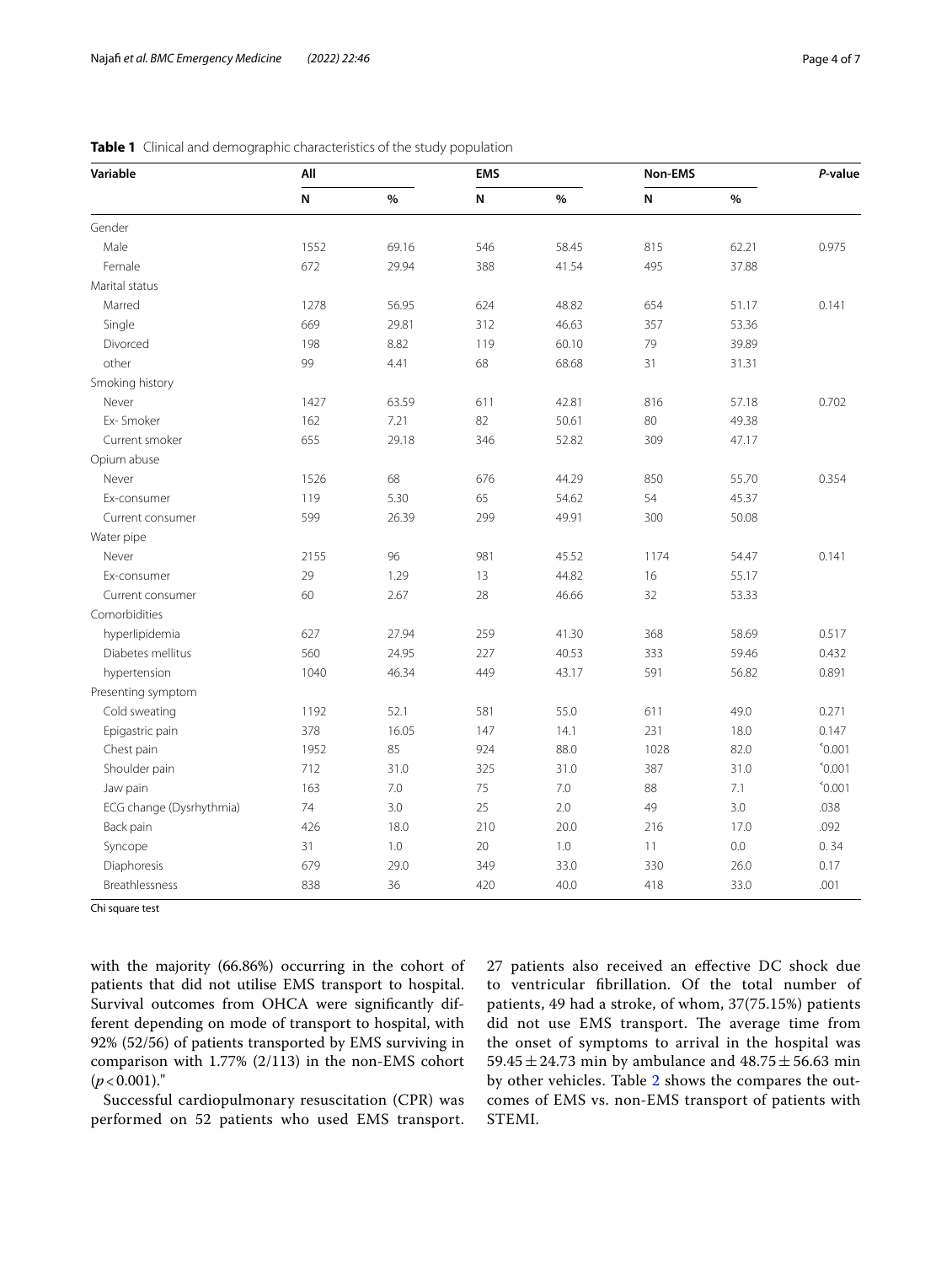<span id="page-4-0"></span>**Table 2** Compares the outcomes of EMS vs. non-EMS transport of patients with STEMI

| Outcomes                                          | <b>EMS</b> |       | <b>Non-EMS</b> |       | P-value            |  |
|---------------------------------------------------|------------|-------|----------------|-------|--------------------|--|
|                                                   | N          | $\%$  | N              | $\%$  |                    |  |
| Death                                             | 56         | 33.93 | 113            | 66.86 | $^{\circ}$ 0 0 0 1 |  |
| PC <sub>1</sub>                                   | 557        | 59.63 | 465            | 35.49 | $^{\circ}$ 0.001   |  |
| CABG                                              | 257        | 2751  | 194            | 1480  | $^{\sim}$ 0.01     |  |
| Complete Heart Block                              | 24         | 43.63 | 31             | 56.36 | $^{\circ}$ 0.001   |  |
| Stroke(cerebrovascular accident)                  | 37         | 7551  | 12             | 24.48 | $^{\sim}$ 0.01     |  |
| Successful cardiopulmonary<br>resuscitation (CPR) | 52         | 5.56  | $\mathcal{L}$  | 015   | $^{\circ}$ 0 0 0 1 |  |

Independent sample t test

#### **Discussion**

Prompt diagnosis of myocardial infarction in patients and timely medical interventions play a vital role in reducing mortality, side effects, and disabilities [\[16](#page-6-11)]. The condition of patients with acute myocardial infarction is unpredictable, and their life may be at risk due to fatal dysrhythmia at any moment  $[17]$  $[17]$ . Therefore, timely clinical practices of emergency service technicians play a very infuential role in reducing the rate of mortality and complications of the disease [[18](#page-6-13)]. Alrawashdeh et al.  $[11]$  $[11]$  conducted a study in Australia and Canada. They showed that patients with acute myocardial infarction who used EMS transport to the hospital showed better results in primary percutaneous coronary intervention (PPCI) and lower out-of-hospital cardiac arrest rates  $[11]$  $[11]$ . Varcoe et al.  $[19]$  $[19]$  showed that patients with acute myocardial infarction, who used EMS transport to the hospital in the frst minutes, had satisfactory treatment outcomes. Rodrı´guez-Leor, et al. [[20\]](#page-6-15) also showed that patients with acute myocardial infarction who used efective EMS transport to the hospital and received proper primary medical care had a lower mortality rate in the ambulance and hospital. This study also showed that the consequences of PPCI in patients with acute myocardial infarction who used EMS transport showed better results than those who used non-EMS transport [[20\]](#page-6-15). According to clinical guidelines, the shorter the access time to interventional treatments, including PPCI in patients with acute myocardial infarction, and the shorter the EMS transport time of the patients to the hospital, the better treatment outcomes [[21\]](#page-6-16).

In this study, 1244 patients with acute myocardial infarction (55.43%) used non-EMS transport to the hospital. Also, 169 patients with acute myocardial infarction (7.26%) expired; of them, 113 (5.03%) patients did not use EMS transport to the hospital. Successful cardiopulmonary resuscitations (CPRs) were performed on 52 patients who used EMS transport. 27 patients also received an efective DC shock due to ventricular fibrillation. The results showed that the death rate in patients with acute myocardial infarction who used EMS transport was lower than those who used non-EMS transport. Therefore, it is necessary to provide the required public education about the EMS transport of patients, particularly those with myocardial infarction, by holding culture-building programs. In this regard, Ghasemi et al. [[22\]](#page-6-17) showed that one of the most infuential factors which reduce the mortality rate in patients with acute myocardial infarction is performing cardiopulmonary resuscitation by emergency service technicians. They illustrated that the lack of knowledge of patients' companions about how to deal with patients with myocardial infarction and cardiac arrest and not using pre-hospital emergency services in these emergencies increase the rate of mortality [[22\]](#page-6-17). The results of the study of Schultz et al.  $[23]$  $[23]$  show that the high survival rates of patients with STEMI that is complicated by OHCA and the important role EMS plays in providing timely CPR and defbrillation, which is consistent with the fndings of the present study.

Based on clinical guidelines and management of acute myocardial infarction, primary care practices such as immobilization of the patient, pain relief, use of oxygen, and use of antiplatelet and anti-coagulation drugs such as aspirin play a vital role in preventing and reducing complications in patients with acute myocardial infarction  $[24]$  $[24]$ . Therefore, EMS will be beneficial and effective in achieving the mentioned treatment goals. Suppose patients and companions both use non-EMS transfer of their patients to the medical centers. In that case, the patient will be deprived of receiving primary care provided by emergency medical technicians, which will afect the treatment outcome. Since the most common cause of death of patients with myocardial infarction in the frst minutes and hours is cardiac dysrhythmias, especially Ventricular fbrillation (VF), in case these patients use non-EMS transport, their rate of death will increase. The study showed that the average time from the onset of symptom to the hospital arrival was 59.45  $\pm$  24.73 min by ambulance and 48.75  $\pm$  56.63 min by other vehicles; however, this time diference was not signifcant. It can be noted that emergency medical technicians and paramedics perform the necessary primary care and treatment measures and, in some cases, cardiopulmonary resuscitation, which may increase the survival time; on the other hand, patients who do not use emergency medical services may have cardiac arrest during the transport; it is due to the fact that the patient's companions do not have the necessary knowledge and clinical skills and cannot take adequate measures; these endanger the patient's life.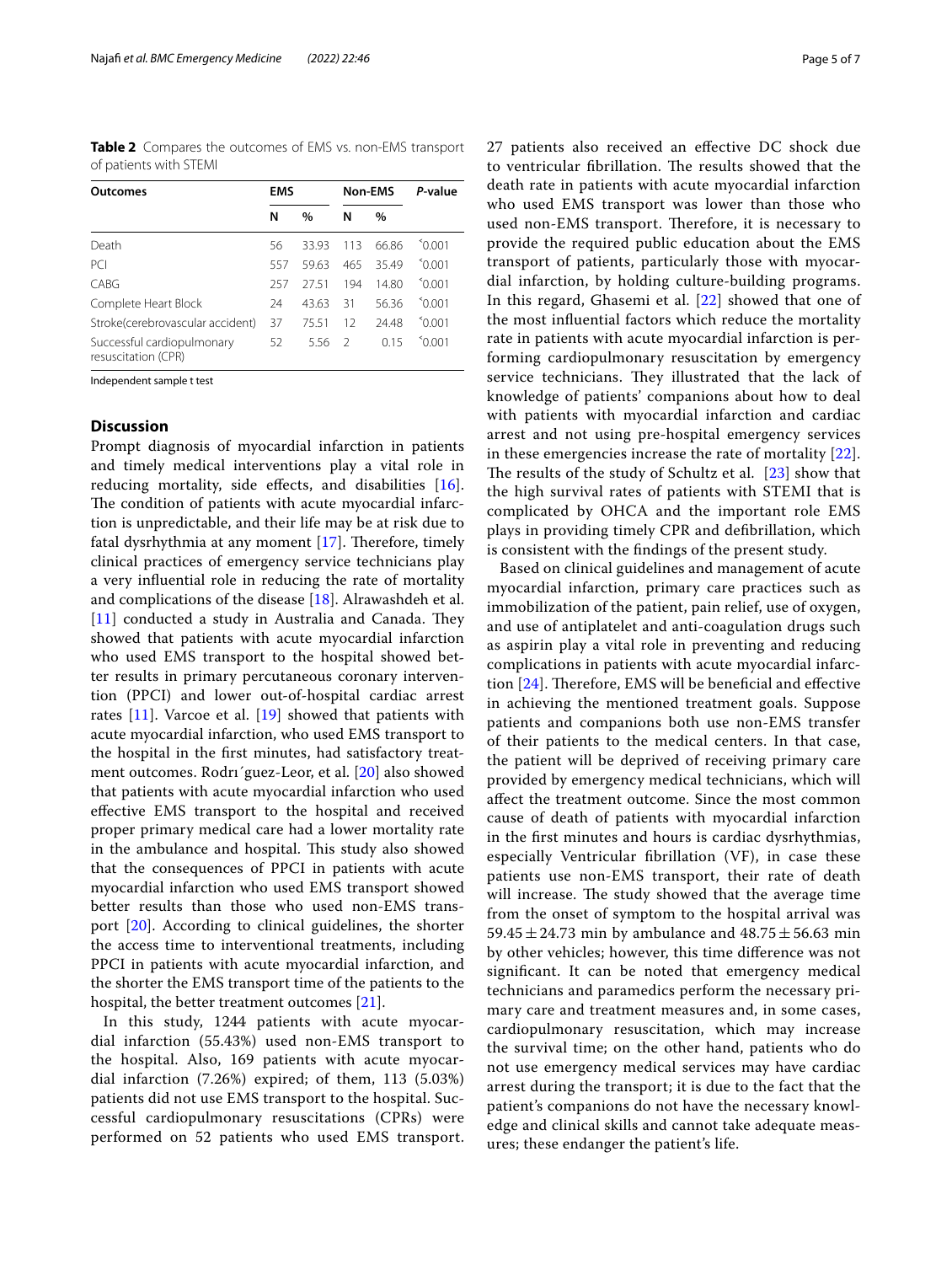#### **Strengths of the study**

It is the frst innovative study in Iran which aimed to compare the consequences of EMS vs. non-EMS transport of a patient with acute ST-segment elevation myocardial infarction (STEMI) based on the databases of the FaRMI center.

#### **The limitations of the study**

In this study, only patients with STEMI were evaluated, and other heart diseases such as angina and non-STsegment elevation myocardial infarction (NSTEMI) were excluded. Since the prevalence of heart disease varies based on cultural, economic, and social factors and this study was only conducted in southern Iran, it is recommended that this study should be conducted in other parts of Iran and other countries. It is also suggested that longitudinal studies should be conducted in this feld in order to examine the consequences in more detail. This study was based on FaRMI. The first phase of this registry does not specify certain death times (Pre-hospital mortality, Hospital mortality, but pre-PCI, Mortality during PCI / Intervention, Mortality post-intervention, ideally at 30 days). The first phase lasted about 5 years and was completed in 2020. The second phase of the registry has already started; recording specifc times of death is one of the goals of the second phase of the FaRMI registry, which we hope will be examined in future studies.

#### **Conclusion**

In the present study, the death rate in patients with acute myocardial infarction who used EMS transport was lower than those who used non-EMS transport. Since acute myocardial infarction is afected by the initial measures and the transfer of patients to the medical centers, the health system managers and policymakers in the healthcare systems are recommended to take the necessary measures to increase public health awareness and knowledge about the use of EMS and consequently reduce the death rate and complications of acute myocardial infarction.

#### **Abbreviations**

STEMI: ST-Segment Elevation Myocardial Infarction; EMS: Emergency medical services.; CPR: Cardiopulmonary resuscitation; VF: Ventricular fbrillation.; WHO: World Health Organization; FaRMI: Fasa Registry on Acute Myocardial Infarction; OHCA: Out-of-Hospital Cardiac Arrest.

#### **Acknowledgements**

This paper was extracted from a research project with the ethical code (IR. FUMS.REC.1399.153) in Fasa University of Medical Sciences, Fasa, Iran. The authors appreciate Fasa University of Medical Sciences for fnancially supporting this research and who Emergency Medical Services Personnel participated in the study. The authors would like to appreciate Fasa University of Medical

Sciences & Clinical Research Development Unit of Fasa Valiasr hospital for fnancially supporting this research

#### **Authors' contributions**

All authors (MB, HN, MA, AZD, MB and EB) have participated in the conception and design of the study. MB and HN contributed the data collection and pre-pared the frst draft of the manuscript. MB, HN, AZD, Critically revised and checked closely the proposal, the analysis and interpretation of the data and design the article. All authors read and approved the fnal manuscript.

#### **Funding**

This research did not receive any specifc grant from funding agencies in the public, commercial, or not for proft sectors.

#### **Availability of data and materials**

The datasets used and/or analysed during the current study are available from the corresponding author on reasonable request.

#### **Declarations**

#### **Ethics approval and consent to participate**

This paper was extracted from a research project with the ethical code (IR. FUMS.REC.1399.036) in Fasa University of Medical Sciences, Fasa, Iran. The present study was conducted in terms of the principles of the revised Declaration of Helsinki, a statement of ethical principles that directs physicians and other participants in medical research involving human subjects. All the subjects were informed about the objectives of the study, the voluntary nature of their participation, the data collection methods, and confdentiality and anonymity of the information. Subsequently, they were asked to sign the informed consent form if they were willing to participate. The participants were notifed that they are free to withdraw from the study at any time.

#### **Consent for publication**

Not applicable.

#### **Competing interests**

The authors declare that they have no competing interests.

#### **Author details**

<sup>1</sup> Department of Health in Disasters and Emergencies, School of Management and Medical Information, Health Human Resources Research Center, University of Medical Sciences, ShirazShiraz, Iran. <sup>2</sup> Noncommunicable Diseases Research Center (NCDRC), Fasa University of Medical Sciences, Fasa, Iran. <sup>3</sup> Department of Medical Surgical Nursing, Fasa University of Medical Sciences, 81936-13119 Fasa, Iran.

# Received: 13 September 2021 Accepted: 8 March 2022

#### **References**

- <span id="page-5-0"></span>1. Angaw DA, Ali R, Tadele F, Shumet S. The prevalence of cardiovascular disease in Ethiopia: a systematic review and meta-analysis of institutional and community-based studies. BMC Cardiovasc Disord. 2021;21(37):1–9. [https://doi.org/10.1186/s12872-020-01828-z.](https://doi.org/10.1186/s12872-020-01828-z)
- <span id="page-5-1"></span>2. Timmis A, Townsend N, Gale C, Torbica A, Lettino M, Petersen SE, et al. European society of cardiology: cardiovascular disease statistics 2019. Eur Heart J. 2020;41(1):12–85. <https://doi.org/10.1093/eurheartj/ehz859>.
- <span id="page-5-2"></span>3. Roth GA, Mensah GA, Johnson CO, Addolorato G, Ammirati E, Baddour LM, et al. Global burden of cardiovascular diseases and risk factors, 1990–2019: update from the GBD 2019 study. J Am Coll Cardiol. 2020;76(25):2982–3021. [https://doi.org/10.1016/j.jacc.2020.11.010.](https://doi.org/10.1016/j.jacc.2020.11.010)
- <span id="page-5-3"></span>4. Ibanez B, James S, Agewall S, Antunes MJ, Bucciarelli-Ducci C, Bueno H, et al. ESC guidelines for the management of acute myocardial infarction in patients presenting with ST-segment elevation: the task force for the management of acute myocardial infarction in patients presenting with ST-segment elevation of the European Society of Cardiology (ESC). Eur Heart J. 2017;39:119–77.